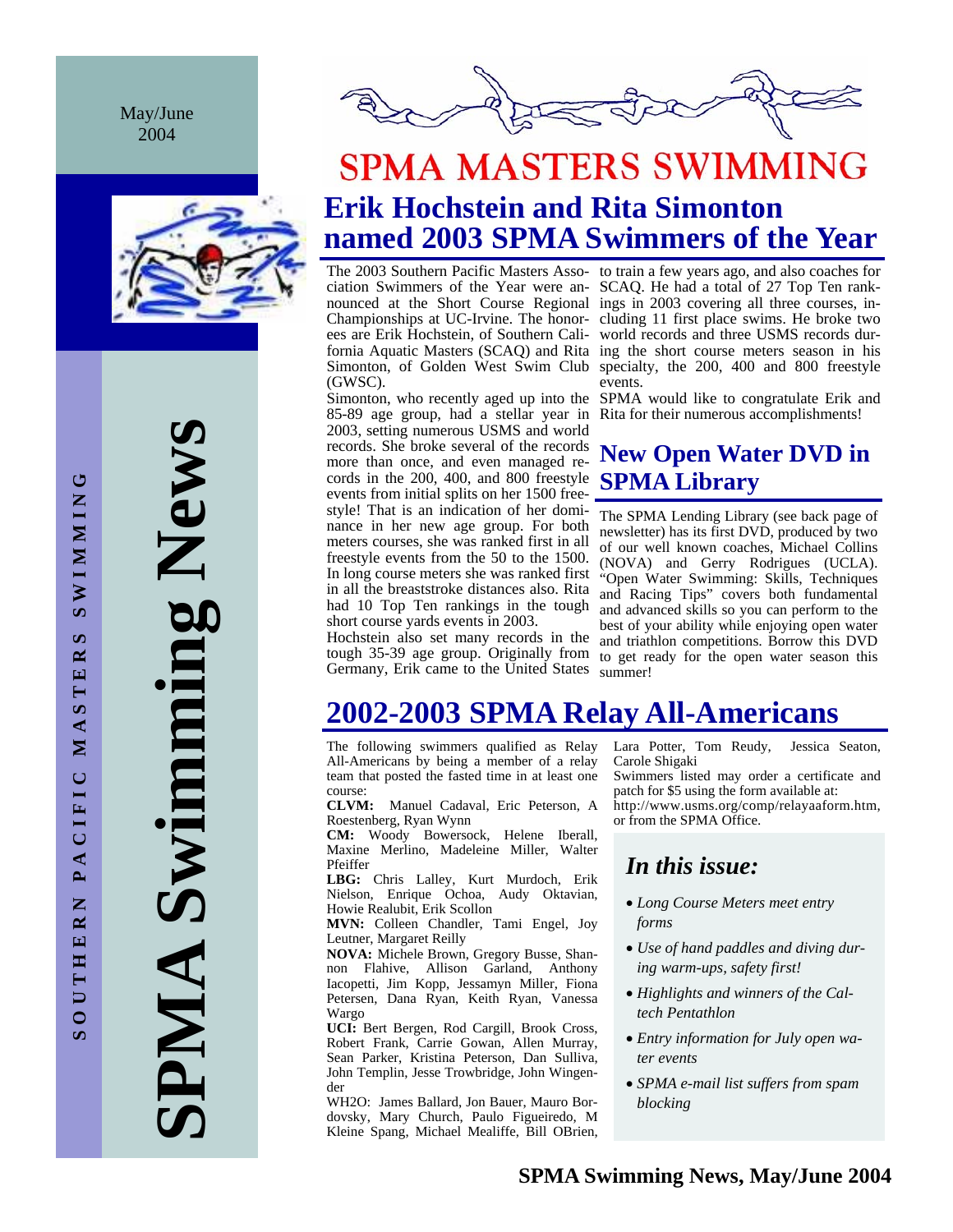# SWIM FOR LIFE!

**SAN LUIS OBISPO, SANTA BARBARA (North) and KERN ARROYO GRANDE: South County Aq Waves Alan Fre** ARROYO GRANDE: South County Aq Waves Alan Freeman (805) 4580989; alanfreeman @digitalputty.com<br>ATASCADERO: Kennedy Aquatics Jennifer Brown (805) 466-6775; jennicraig @tcsn.net Jennifer Brown (805) 466-6775; jennicraig@tcsn.net<br>Evelina Steele (661) 663-9884 BAKERSFIELD: Golden Wave Masters<br>BAKERSFIELD SWIM CLUB Keith Moore (661) 637-1403; www.bakersfieldswimclub.org CHINA LAKE AQUATICS MASTERS Anne Moorehead (760) 375-9390<br>
PASO ROBLES: North County Aquatics Matt Brown (805) 239-3013, swin PASO ROBLES: North County Aquatics Matt Brown (805) 239-3013, swimnca@aol.com; www.northcountyaquatics.com<br>SAN LUIS OBISPO: TRISLO Roadrunners Roger Warnes (805) 544-2385; coachwtrislo@aol.com; www.trislo.com Roger Warnes (805) 544-2385; coachwtrislo@aol.com; www.trislo.com SAN LUIS OBISPO MASTERS<br>SANTA MARIA SWIM CLUB<br>Brian Alderman (805) 349-8980, (805) 928-9655; santamariaswim@aol.com Michael Ashmore (805) 349-8980, (805) 928-9655; santamariaswim@aol.com **SANTA BARBARA (South) and VENTURA**  CAMARILLO: Pleasant Valley Swim Club Bruce Brown (805) 383-6927<br>CARPINTERIA, S. BARBARA: Channel Island Vic Anderson (805) 403-5425 CARPINTERIA, S. BARBARA: Channel Island Vic Anderson (805) 403-5425, vic.anderson@dakocytomation.com OJAI: Ojai Masters Malchia Olshan (805) 646-1091, gjaidar@aol.com SANTA BARBARA: UCSB Masters Jeremy Kipp (805) 637-0732; kipp 11@juno.com<br>SANTA BARBARA MASTERS William Robert (805) 966-9757 SANTA BARBARA MASTERS SANTA PAULA: Heritage Valley Masters Cindy Blatt (805) 524-5157; cmswm@aol.com<br>THOUSAND OAKS: Daland Masters Peter Daland (805) 523-3207, 495-5210; peter © THOUSAND OAKS: Daland Masters Peter Daland (805) 523-3207, 495-5210; peter @dalandswim.com<br>1990 VENTURA AQUATIC CLUB Bob Anderson (805) 654-6400 ext.1345; banderson @vcccd.net VENTURA AQUATIC CLUB Bob Anderson (805) 654-6400 ext.1345; banderson @vcccd.net<br>VENTURA COUNTY MASTERS Ken Grey (805) 644-1735; gobuena@aol.com Ken Grey (805) 644-1735; gobuena@aol.com **LOS ANGELES (North)** GLENDALE: Adult Aquaphobia Swim Center Paul Lennon, (800) 200-SWIM, prlennon@earthlink.net<br>GRANADA HILLS: CSUN Masters Edward Lapporte (818) 667-6389, (818) 363-3858; elapp GRANADA HILLS: CSUN Masters Edward Lapporte (818) 667-6389, (818) 363-3858; elapporte@aol.com<br>
LANCASTER: Oasis Masters Tom Otto (661) 948-0057; ottolfixit@hotmail.com Tom Otto (661) 948-0057; ottolfixit@hotmail.com PASADENA: Caltech Masters Suzanne Dodd (626) 449-7536; sdodd@ipac.caltech.edu<br>PASADENA: Rose Bowl Masters Gary Anderson (626) 397-4999; gmandersonla@msn.com PASADENA: Rose Bowl Masters Gary Anderson (626) 397-4999; gmandersonla@msn.com; www.rosebowlaquatics.com<br>SANTA CLARITA MASTERS Doug Botton (661) 250-3771; dbotton@santa-clarita.com; pool: (661) 284-1470 Doug Botton (661) 250-3771; dbotton@santa-clarita.com; pool: (661) 284-1470 **LOS ANGELES (Westside)** CULVER CITY: SCAQ<br>EL SEGUNDO MASTERS<br>Diane Graner-Gallas (310) 379-9109; diane.gallas (810) 379-9109; diane.gallas (810) 379-9109; diane.gallas (9 Diane Graner-Gallas (310) 379-9109; diane.gallas@verizon.net<br>Marcel Rinzler EL SEGUNDO: Play Hard Swim Hard<br>LA WEST: UCLA Bruin Masters LA WEST: UCLA Bruin Masters Gerry Rodrigues (310) 702-9327; swimpro@pacbell.net<br>SANTA MONICA: SCAQ SERIC SCAQ Office (310) 390-5700; www.swim.net/scaq SANTA MONICA: SCAQ SCAQ Office (310) 390-5700; www.swim.net/scaq VENICE & WESTCHESTER: SCAQ SCAQ Office (310) 390-5700; www.swim.net/scaq VENICE & WESTCHESTER: SCAQ SCAQ Office (310) 390-5700; www.swim.net/scaq<br>
WEST HOLLYWOOD AQUATICS Casey Schick (310) 288-6555 (team hotline); info@wh2o.org; www.wh2o.org<br>
WOODLAND HILLS: Southwest Aq Masters Fred Shaw (818 Fred Shaw (818) 347-1637; swamfred@aol.com; www.swam.us **LOS ANGELES (Central and South)**  HOLLYWOOD: Hollywood Wilshire YMCA Ricardo Espinoza (213) 639-7543; ricardoespinoza@ywcala.org<br>
LA: City of Los Angeles Masters Ricardo Vera (323) 906-7953; rvera@rap.lacity.org Ricardo Vera (323) 906-7953; rvera@rap.lacity.org LA: USC Trojan Masters Lynda Gilbert (213) 626-1022 lyn\_swim@yahoo.com<br>
LA DOWNTOWN & WEST: SCAQ LA DOWNTOWN & WEST: SCAQ SCAQ Office (310) 390-5700; www.swim.net/scaq<br>LA MID WILSHIRE: Meridian Swim Club Timothy Sharpe (323) 710-5248; aquanatureboy@h LA MID WILSHIRE: Meridian Swim Club Timothy Sharpe (323) 710-5248; aquanatureboy@hotmail.com<br>SOUTHGATE MASTERS Patricia Mitchell (323) 563-5753; southgatepark@yahoo.com Patricia Mitchell (323) 563-5753; southgatepark@yahoo.com **LOS ANGELES (South Bay)**  HAWTHORNE: South Bay Swim Team Kathy Davids (310) 643-6523, www.southbayswimteam.org<br>
LONG BEACH: Shore Aquatics<br>
SCAQ Office (310) 390-5700; www.swim.net/scaq SCAQ Office (310) 390-5700; www.swim.net/scaq<br>Tom Trapp LONG BEACH Swim Club<br>
LONG BEACH: Beach Swim Club Masters<br>
Beach Swim Club hotline (562) 597-9744 LONG BEACH: Beach Swim Club Masters<br>LONG BEACH: Grunions LONG BEACH: Grunions Sergio Rodriguez (562) 252-0220, info@lbgrunions.com; www.lbgrunions.com<br>RANCHO PALOS VERDES: Zenith Aquatics Shari Twidwell (310)937-3535; shari@zapswimming.com RANCHO PALOS VERDES: Zenith Aquatics Shari Twidwell (310)937-3535; shari@zapswimming.com<br>TORRANCE : LA Peninsula Swimmers Michael Hamm (310) 993-4977; swimdude41@aol.com Michael Hamm (310) 993-4977; swimdude41@aol.com **INLAND EMPIRE**  INDIO: Top Fin Aquatics Veronica Duran (760) 564-5000; laquintamike@aol.com<br>
LOMA LINDA/RIALTO: Inland Masters Mike Murphy (909) 382-6546; mdmswim@mindspring.c LOMA LINDA/RIALTO: Inland Masters Mike Murphy (909) 382-6546; mdmswim@mindspring.com<br>MURRIETA: TEAM Masters Debbie Mone (909) 461-6603; coachdebbie@nctimes.net MURRIETA: TEAM Masters **Debbie Mone (909) 461-6603; coachdebbie @nctimes.net**<br>RIVERSIDE: Corona Swim Team Todd Wines (909) 359-5251; tr4eternity @aol.com RIVERSIDE: Corona Swim Team Todd Wines (909) 359-5251; tr4eternity@aol.com<br>TEMECULA: Inland Gold Aquatic Masters Jana Clark (909) 600-4598; swimstbn@aol.com TEMECULA: Inland Gold Aquatic Masters Jana Clark (909) 600-4598; swimstbn@aol.com<br>YUCAIPA: Masters of Yucaipa Laurie Odlum (909) 790-9126; bobodlum@aol.c Laurie Odlum (909) 790-9126; bobodlum@aol.com **ORANGE COUNTY**  Lou Giberson (949) 837-3091; lgiberson4@aol.com; Maurine Kornfeld (213) 469-8518<br>Robert Sands (714) 969-1056; cwoof@msn.com FOUNTAIN VALLEY: Typical Tropical Swim Cl. FULLERTON: Fullerton Comp. Aquatics FULLERTON: Fullerton Comp. Aquatics Pete Snyder (714) 992-7128; plschneid@yahoo.com Rick Graves (714) 892-7711 x55129; (714) 425-5657<br>Buddy Belshe (949) 362-4727 HUNTINGTON BEACH SWIM CLUB IRVINE NOVAQUATICS Mike Collins (949) 338-6682, mcollins@multisports.com; www.novaquatics.com<br>IRVINE: Sports Club Matt Smith (949) 975-8400, mattsmith@thesportsclub.com IRVINE: Sports Club Matt Smith (949) 975-8400, mattsmith@thesportsclub.com<br>
IRVINE: UCI Masters Lucy Johnson (949) 824-5830, lucyj@uci.edu; www.master IRVINE: UCI Masters Lucy Johnson (949) 824-5830, lucyj@uci.edu; www.masterswim.uci.edu<br>MISSION VIEJO MASTERS Mark Moore (949) 380-2552; m.w.moore@cox.net; mastersmynswim.org MISSION VIEJO MASTERS Mark Moore (949) 380-2552; m.w.moore@cox.net; mastersmvnswim.org<br>NEWPORT BEACH MASTERS Ronald Clark (949) 673-5278; vimclark@hotmail.com NEWPORT BEACH MASTERS<br>NEWPORT BEACH: Lifeguard Association Jim Turner (949) 640-5350; nadineturner3@cox.net  $I$ im Turner (949) 640-5350; nadineturner $3@cox$ .net NEWPORT BEACH: Pacific Coast Aquatics Mark Desmond (949) 733-0044; markdesmond@highhopes.ws<br>
Debra Cruze-Meyer (714) 241-8590; decruzmyer@hotmail.com Debra Cruze-Meyer (714) 241-8590; decruzmyer@hotmail.com VILLA PARK: Orange Regional Comp. Aquatics Mark Tierney (714) 639-7531; mtierney@msn.com YORBA LINDA: East Lake Eagle Rays Bill Peery (714) 701-9440; wpeery@elvca.com **LAS VEGAS**<br> **HENDERSON Southern Nevada Masters** HENDERSON Southern Nevada Masters Frank Lowery (702) 400-2790; Dan Geary (702) 6178130; flowery719@earthlink.net<br>CITY OF LAS VEGAS MASTERS Victor Hecker (702) 247-7788; heckerrealestate@hotmail.com Victor Hecker (702) 247-7788; heckerrealestate@hotmail.com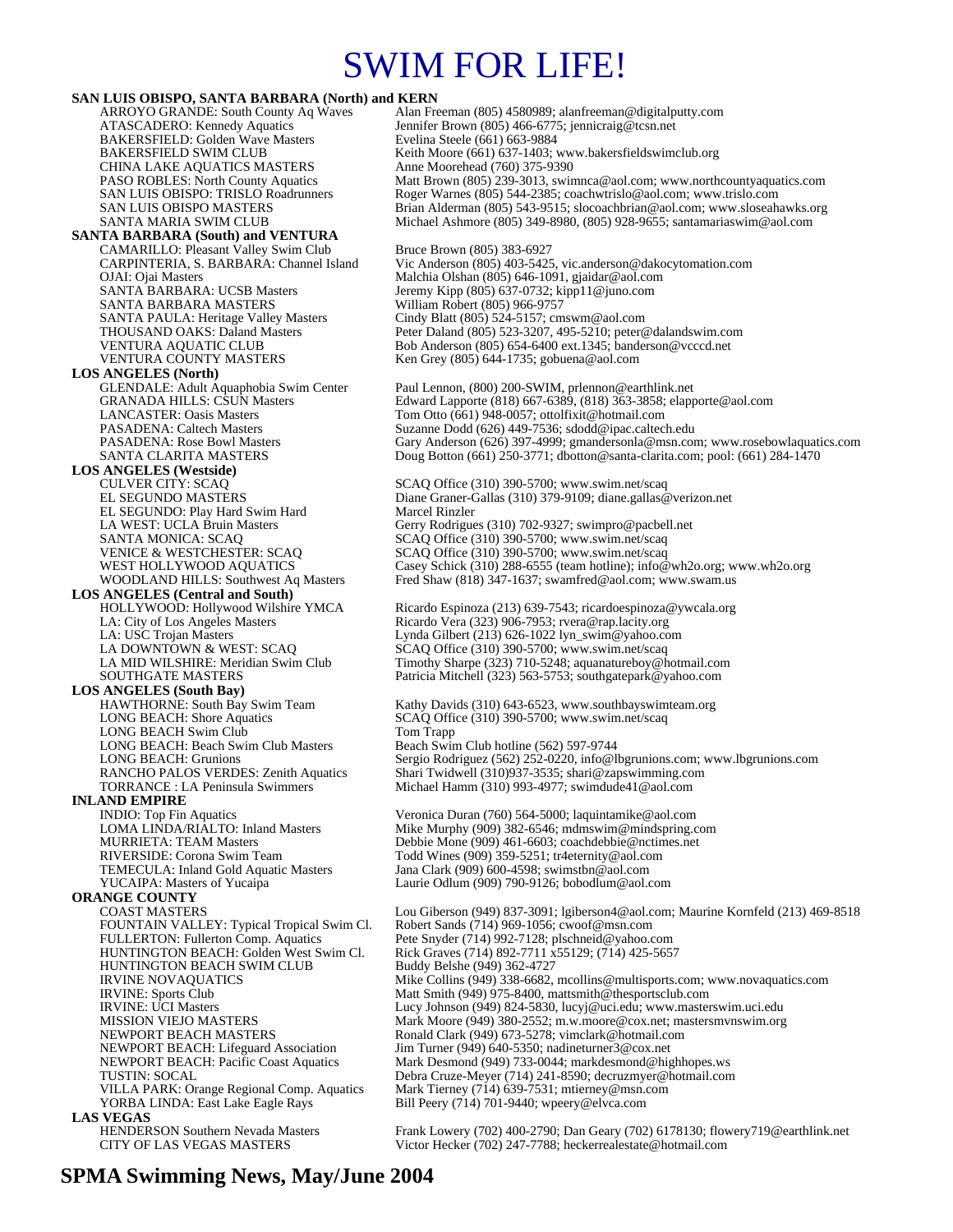# SPMA Competition Information and Instructions

**Rules:** Current USMS and SPMA rules will govern. All events are timed finals. Swimmers must check in with the Clerk of Course for deck seeded events that they wish to swim. After an event has been officially closed, swimmers may not check in. Age as of the last day of the meet determines age group for the meet. You must be 19 years of age to compete in short course yard meets. If your 19th birthday is before December 31, 2004 you may swim long course meters and short course meters meets during 2004.

**Eligibility:** Events are open to any **current** USMS registered swimmer or a foreign swimmer with a valid travel permit. SPMA swimmers are encouraged to submit their registration application with the submitted entry card, if NOT currently registered.

**Affiliation:** A swimmer's affiliation as stated on the consolidated entry card, if valid as of the first day of the meet, will apply throughout the meet, except that swimmers may unattach at any time. **Submitted Times:** Please enter your best time, a reasonable estimate or a workout time. All times must be submitted on a SPMA consolidated entry card or a copy of a SPMA consolidated entry card (below). Do not mail in the meet entry form.

**Entry Confirmation:** To avoid any concern regarding receipt of entry card, enclose a self-addressed stamped envelope or postcard or mail card "Return Reply Request". No certified, registered or special delivery mail will be accepted. Receipt of entry will not be verified by phone.

**Strictly Forbidden**: Entering more than 5 individual events per day; using hand paddles in warm-up areas; diving in warm-ups unless in designated sprint lanes (entering the warm-up pool must be done with feet first with one hand in contact with the pool deck); smoking in any area where swimmers may be present.

**Open Water:** Swimmers using non-porous neoprene swim suits, wetsuits, or other non-porous attire will be ineligible for awards or place points.

*Many thanks to the Long Beach Grunions for hosting the March Committee meeting and providing dinner!* 

SOUTHERN PACIFIC MASTERS ASSOCIATION • CONSOLIDATED ENTRY CARD

|                                                                                              |                                      |              |                                                                                             |              | Male                                                                                                                                                                                                                           |              |                                      |              |                                          |
|----------------------------------------------------------------------------------------------|--------------------------------------|--------------|---------------------------------------------------------------------------------------------|--------------|--------------------------------------------------------------------------------------------------------------------------------------------------------------------------------------------------------------------------------|--------------|--------------------------------------|--------------|------------------------------------------|
|                                                                                              |                                      |              | Age__________                                                                               |              | Club and the contract of the contract of the contract of the contract of the contract of the contract of the contract of the contract of the contract of the contract of the contract of the contract of the contract of the c |              | Phone $($ $)$ $)$ $)$                |              |                                          |
| Event<br>No.                                                                                 | <b>FREESTYLE</b><br>(Submitted Time) | Event<br>No. | <b>BACKSTROKE</b><br>(Submitted Time)                                                       | Event<br>No. | <b>BREASTSTROKE</b><br>(Submitted Time)                                                                                                                                                                                        | Event<br>No. | <b>BUTTERFLY</b><br>(Submitted Time) | Event<br>No. | <b>INDIV. MEDLEY</b><br>(Submitted Time) |
|                                                                                              | 50                                   |              | 50                                                                                          |              | 50                                                                                                                                                                                                                             |              | 50                                   |              | 100                                      |
|                                                                                              | 100                                  |              | 100                                                                                         |              | 100                                                                                                                                                                                                                            |              | 100                                  |              | 200                                      |
|                                                                                              | 200                                  |              | 200                                                                                         |              | 200                                                                                                                                                                                                                            |              | 200                                  |              | 400                                      |
|                                                                                              | 400/500                              |              | <b>Meet Exercise Section</b>                                                                |              |                                                                                                                                                                                                                                |              |                                      |              | FOR OFFICE USE ONLY                      |
|                                                                                              | 800/1000                             |              | No. of events _________ $\times$ \$ _________ = \$ __________<br>Surcharge<br>$\frac{1}{2}$ |              |                                                                                                                                                                                                                                |              | Amt Rec'd                            |              |                                          |
|                                                                                              | 1500/1650                            |              | Total                                                                                       |              |                                                                                                                                                                                                                                | $\sim$       |                                      |              |                                          |
| Signature on back is REQUIRED!<br>Include a copy of USMS card<br>Include a copy of USMS card |                                      |              |                                                                                             |              |                                                                                                                                                                                                                                |              |                                      |              |                                          |

Late or incomplete entries (no fee, incomplete entry card, incomplete enty data) or entries postmarked after due date MAY **BE REJECTED!** 

ALL MASTERS swimmers are required to send a photo-copy of their USMS card with their entry card. ALL Masters swimmers may be asked to show their USMS card if requested at the meet.

"I, the undersigned participant, intending to be legally bound, hereby certify that I am physically fit and have not been otherwise informed by a physician. I acknowledge that I am aware of all the risks inherent in Masters swimming (training and competition), including possible permanent disability or death, and agree to assume all of those risks. AS A CONDITION OF MY PARTICIPATION IN THE MASTERS SWIMMING PROGRAM OR ANY ACTIVITIES INCIDENT THERETO, I HEREBY WAIVE ANY AND ALL RIGHTS TO CLAIMS FOR LOSS OR DAMAGES, INCLUDING ALL CLAIMS FOR LOSS OR DAMAGES CAUSED BY THE NEGLIGENCE, ACTIVE OR PASSIVE, OF THE FOLLOWING: UNITED STATES MASTERS SWIMMING, INC., THE LOCAL MASTERS SWIMMING COMMITTEES, THE CLUBS, HOST FACILITIES, MEET SPONSORS, MEET COMMITTEES, OR ANY INDIVIDUALS OFFICIATING AT THE MEETS OR SUPERVISING SUCH ACTIVITIES.

In addition, I agree to abide by and be governed by the rules of USMS."

#### **PLEASE SIGN:**

Is this your first Masters Meet? Yes No

Read the meet information sheet carefully. Make your check payable as shown on the meet information sheet and mail it to the address shown. 12/94

| Non-SPMA swimmers please include your address: |  |  |
|------------------------------------------------|--|--|
|------------------------------------------------|--|--|

**DATE** 

City, State, Zip: example of the state of the state of the state of the state of the state of the state of the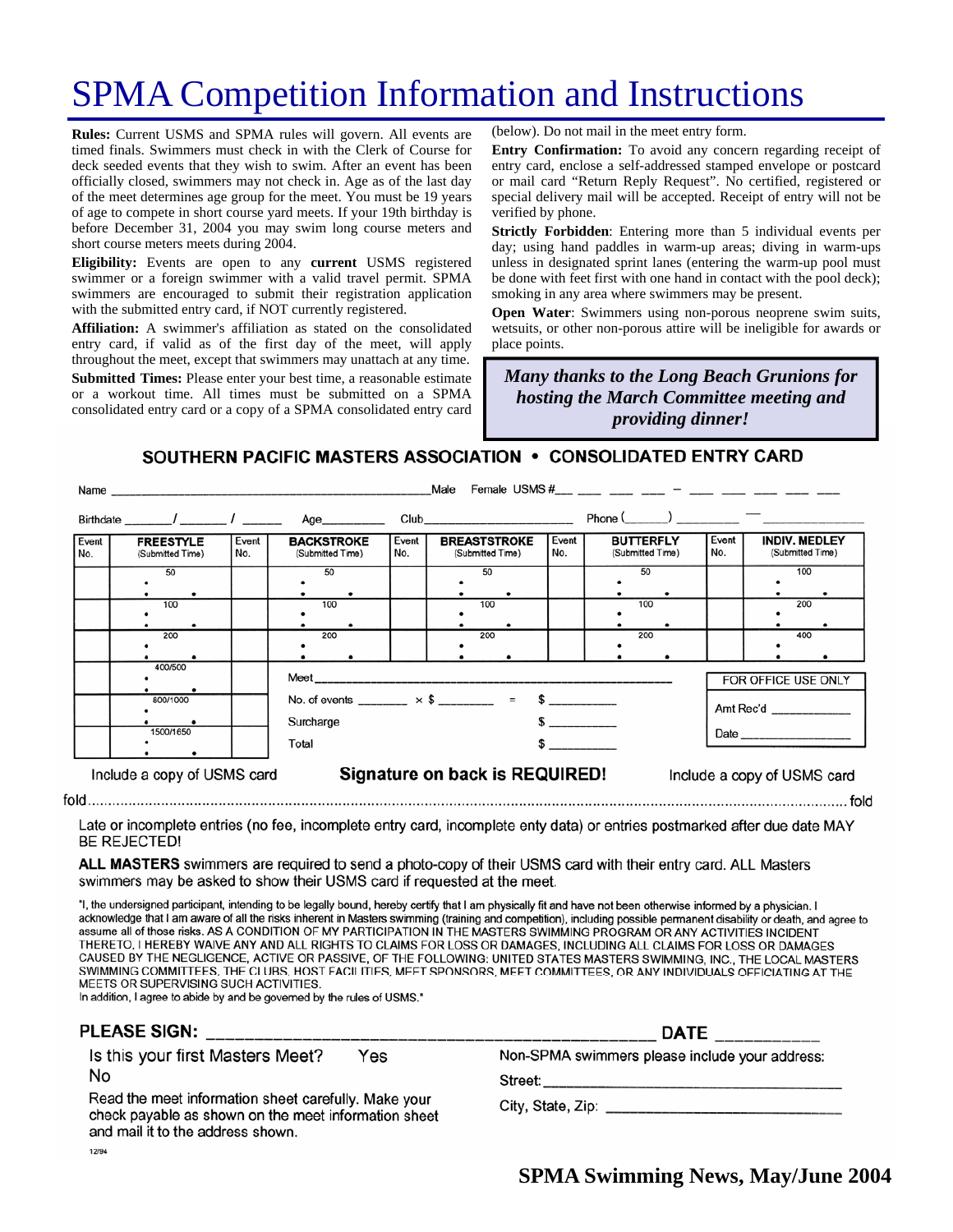## **San Luis Obispo Masters Central Coast Classic LCM Meet Sunday, May 16th, 2004**

#### Sanction number: 334-021

**Location and Directions:** San Luis Obispo Swim Center. From North or South US 101, take Marsh St. off ramp. Turn right on Broad St.  $(3<sup>rd</sup> stop light)$ , turn left on Orcutt Rd.  $(4<sup>th</sup> stoplight)$ . Cross railroad tracks, then take first left onto Laurel Lane and left onto Southwood Dr.  $(1<sup>st</sup> stop sign)$ . Swim Center is at the end of the road, on the right. SLO Swim Center is an outdoor 8 lane 50-meter by 25-yard competition pool.

**Entries:** The pre-entry postmark deadline is Wednesday, May 5th, 2004. Age on December 31, 2004 determines age group for the meet. On deck registration permitted. Deck entries will close at 8:30 a.m. for the 1500 m Freestyle and at 11:30 a.m. for all other events.

**Seeding:** All events will be deck seeded slowest to fastest, by entered time, ages and sexes combined. Check-in is not required in order to be deck seeded, except swimmers must check in to swim the 1500 m Freestyle, 400 m Individual Medley, and the 400 m Freestyle.

**Relays:** All relays will be deck entered on SPMA relay forms available at the meet. Relay fees are \$2.00 per relay due upon entry. For each relay swimmer who is not entered in individual events, a fee of \$10.00 and a signed liability release must be submitted with the relay entry.

**Awards:** Individual: SPMA ribbons for places 1 to 3. Relay: SPMA ribbons for first place.

**Entry Fees:** \$20.00 per swimmer flat fee. Deck entries allowed for a total of \$25.00.

**Checks payable to**: San Luis Obispo Swim Club (SLOSC)

Mail consolidated entry card, a copy of your USMS card, and check to: SLO Swim Club-Central Coast Classic, Attn: Brian K. Alderman, P. O. Box 142, San Luis Obispo, CA 93401.

**Questions:** Meet Director, Brian Alderman (805) 543-9515. Meet Processing, Rich O'Neil.

**Snack Bar**: Hot and cold drinks, snacks, and food will be available.

#### **Sunday, May 16, 2004**

1500 warm-up at 8:00 a.m.

1500 starts at 9:00 a.m.

 1. 1500 m Freestyle (check-in required) Additional warm-up after 1500

Event #2 starts at noon

- 2. 200 m Freestyle
- 3. 50 m Butterfly
- 
- 4. 100 m Backstroke
- 5. 200 m Medley Relay (men, women, or mixed)
- 6. 200 m Individual Medley
- 7. 50 m Breaststroke
- 8. 100 m Butterfly
- 9. 100 m Freestyle
- 10. 50 m Backstroke
- 11. 200 m Freestyle Relay (men, women, or mixed)
- 12. 100 m Breaststroke
- 13. 50 m Freestyle
- 14. 400 m Individual Medley (check-in required)
- 15. 200 m Freestyle Relay (men, women, or mixed)
- 16. 400 m Freestyle (check-in required)

*Please read the general information on entering swim meets on the third page of this newsletter!* 

### **SPMA Swimming News, May/June 2004**

## **Santa Clarita Masters LCM Meet Saturday, May 29th, 2004**

#### Sanction number: 334-025

**Directions:** Santa Clarita Aquatic Center, 20850 Centre Pointe Pkwy. From the north, take I-5 to the Valencia Blvd exit in Valencia. Go east several miles (Valencia Blvd turns into Soledad Canyon Rd) to Ruether Ave. Turn right and cross over railroad tracks. Turn right at Centre Pointe Pkwy. Turn left into driveway for Aquatic Center. From the south, take I-5 to Hwy. 14 north. Exit at Placerita Canyon Rd. Turn left under the bridge. Turn right on Sierra Hwy. Turn left on Golden Valley Rd. Turn right on Centre Point Pkwy. Make a right into the driveway for the Aquatic Center. Parking available in both upper and lower parking lots.

**Entries:** The pre-entry postmark deadline is Saturday, May 22nd, 2004. Deck entries for the 1500 m Freestyle will close at 8:45 a.m., all other deck entries close at 11:00 a.m. Age on December 31, 2004 determines age for the meet. You may swim at age 18 if your 19th birthday is before December 31, 2004.

**Seeding:** All events will be deck seeded slowest to fastest, by entered time, ages and sexes combined. Check-in is not required in order to be deck seeded, except swimmers must check in to swim the 1500 m Freestyle and the 400 m Freestyle.

**Relays:** All relays will be deck entered. Relay fees are \$2.00 per relay due upon entry. For each relay swimmer who is not entered in individual events, a fee of \$5.00 and a signed liability release must be submitted with the relay entry.

**Awards:** Individual: SPMA ribbons for places 1 to 3. Relay: SPMA ribbons for first place.

**Entry Fees:** \$15.00 per swimmer flat fee. Deck entries allowed for a total of \$20.00.

**Checks payable to**: City of Santa Clarita

Mail consolidated entry card, a copy of your USMS card, and check to:

Santa Clarita Aquatic Center, c/o Santa Clarita Masters Club, 20850 Centre Pointe Pkwy, Santa Clarita, CA 91355.

**Questions:** Doug Botton, (661) 250-3771, dbotton@santaclarita.com; Jon Terwilliger, (661) 250-3760, jterwilliger@santaclarita.com.

#### **Saturday, May 29th, 2004**

1500 warm-up at 8:00 a.m. 1500 starts at 9:00 a.m.

1. 1500 m Freestyle (check-in required)

#### Additional warm-up after 1500 Event #2 starts at noon

- 2. 200 m Mixed Freestyle Relay
- 3. 100 m Butterfly
- 4. 200 m Freestyle
- 5. 100 m Breaststroke
- 
- 6. 50 m Freestyle
- 7. 200 m Individual Medley
- 8. 400 m Freestyle (check-in required)
- 9. 100 m Backstroke
- 10. 50 m Butterfly
- 11. 400 m Individual Medley
- 12. 200 m Breaststroke
- 13. 100 m Freestyle
- 14. 50 m Backstroke
- 15. 200 m Butterfly
- 16. 50 m Breaststroke
- 17. 200 m Backstroke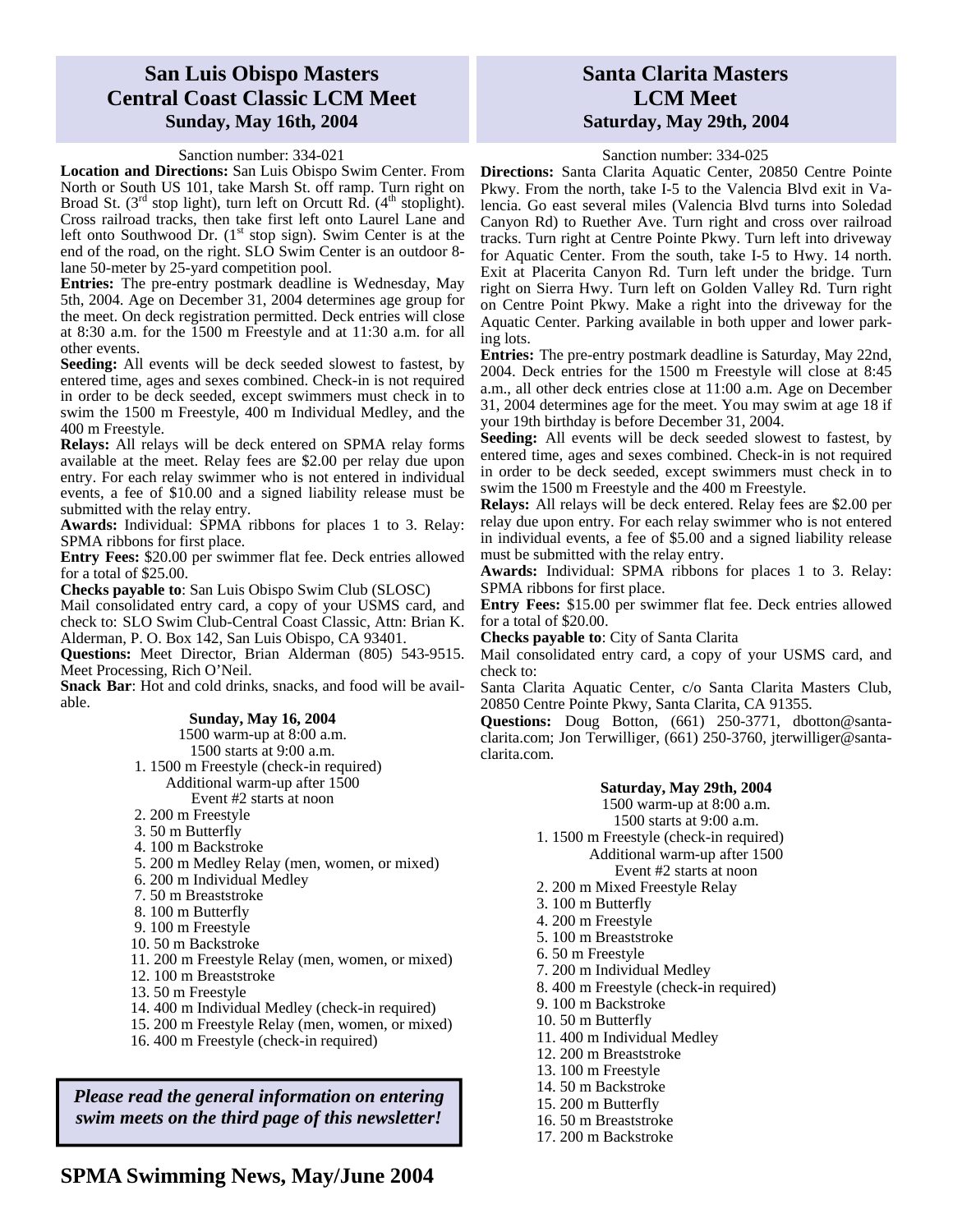## **City of Las Vegas Masters 2004 LCM Meet Saturday, June 12th, 2004**

#### Sanction number: 334-022

**Location and Directions:** Indoors Desert Breeze Park pool, 8275 W. Spring Mountain Road, 50-meter by 25-yard pool. Six lanes will be available for warm-up. From I-15 North, take the Spring Mountain Road exit. Go west on Spring Mountain for four miles, and the pool is on the left.

**Entries:** Pre-entry postmark deadline: Saturday, June 5th. On deck registration permitted. **Deck entries will close at 12:30 p.m. for the first 6 events. Deck entries will close at 1:30 p.m. for events 7-13.** Age on December 31, 2004 determines age for the meet. You may swim at age 18 if your 19th birthday is before December 31, 2004.

**Seeding:** All events will be deck seeded slowest to fastest, by entered time, ages and sexes combined. Check-in is not required in order to be deck seeded, except swimmers must check in for the 400 m Freestyle.

**Relays:** All relays will be deck entered, on SPMA relay forms available at the meet. Relays are FREE. For each relay swimmer who is not entered in individual events, a fee of \$5.00 and a signed liability release must be submitted with the relay entry.

**Awards:** Individual: SPMA ribbons for places 1 to 3. Relay: SPMA ribbons for first place.

**Entry Fees:** \$2.00 per each individual event entered and a \$10.00 surcharge per swimmer. Deck entrants will pay an additional \$5.00 entry charge.

**Checks payable to:** Southwest Masters (SWAM)

Mail consolidated entry card, a copy of your USMS card, and check to: Las Vegas LCM Meet, 7914 Sadring Ave, West Hills, CA 91304.

**Questions:** Meet Director, Victor Hecker (702) 247-7788. Meet Entries, Steve Schofield (818) 992-1820, spmasteve@aol.com

#### **Saturday, June 12th, 2004**

Warm-up at noon

Meet starts at 1:00 p.m.

- 1. 200 m Medley Relay (male, female, or mixed)
- 2. 400 m Freestyle (check-in required)<br>3. 200 m Butterfly
- 
- 3. 200 m Butterfly<br>4. 100 m Freestyle 100 m Freestyle
- 5. 200 m Individual Medley
- 6. 100 m Backstroke
- 7. 200 m Freestyle
- 8. 200 m Breaststroke
- 9. 100 m Butterfly
- 10. 50 m Freestyle
- 11. 200 m Backstroke
- 12. 100 m Breaststroke<br>13. 400 m Individual M
- 13. 400 m Individual Medley

# **Jim Eubank, 87, Masters swimmer and Real Estate Developer**

Jim Eubank passed away on March 1st, after suffering a stroke and brain hemorrhage. We know him as a Masters world record holder from Oceanside, and the winner in his age group at the La 7. Jolla Rough Water Swim for decades. Jim will also be remembered for the competition he had with a much younger Rick Reilly of Sports Illustrated, which he won handily. Outside of swimming, Jim was a major real estate developer in Los Angeles and San Diego counties, having built several large tracts of homes.

# **Santa Barbara Masters Reg Richardson Memorial LCM Meet Saturday, July 10th, 2004**

Sanction number: 334-023

**Directions:** The Reg Richardson Memorial Meet is part of Semana Nautica, Santa Barbara's annual summer sports festival, now in its 65<sup>th</sup> year! Learn more at www.semananautica.com. Los Banos Del Mar Pool, 401 Shoreline Drive, Santa Barbara.

From the 101 Freeway going north, exit at Cabrillo Blvd. (offramp is in the fast lane). Turn towards the ocean and drive west along the beach. Cabrillo Blvd. becomes Shoreline Drive at Castillo St., which dead-ends at the pool. From the 101 Freeway going south, exit at Castillo St. Turn right and the pool is at the end of Castillo. Parking is available on Castillo St. and in the lot behind the pool. The parking lot entrance is west of the pool at Harbor Way and Shoreline Drive. There is a parking fee at the lot.

**Entries:** Pre-entry postmarked deadline: Saturday, July 3th. On deck registration permitted. Age on December 31, 2004 determines age group for the meet. You may swim at age 18 if your 19th birthday is before December 31, 2004.

**Seeding:** All events will be deck seeded slowest to fastest, by entered time, ages and sexes combined. Check-in is not required in order to be deck seeded, except swimmers **MUST check in** to swim the 1500 m Freestyle.

**Relays:** The 200 Freestyle relay will be deck-entered. Relay fees are \$5.00 per relay due upon entry. All relays must be submitted on SPMA relay forms that will be available at the meet. For each relay swimmer who is not entered in individual events, a signed liability release must be submitted with the relay entry.

**Awards:** Individual: SPMA ribbons for places 1 to 3. Relay: SPMA ribbons for first place.

**Entry Fees:** There is a \$25.00 flat fee per swimmer. For relayonly swimmers, the fee is \$5.00. Deck entries allowed for an additional \$7.00 charge.

**Checks payable to**: Santa Barbara Swim Club

Mail consolidated entry card, a copy of your USMS card, and check to: Santa Barbara Swim Club, P. O. Box 4125, Santa Barbara, CA 93140.

**Questions:** Meet Director, Joe Bishop, (805) 966-9757. Meet Processing, Robert Mitchell, (949) 689-7946, MitchellRobert@cox.net

#### **Saturday, July 10th, 2004**

Warm-up at 8:00 a.m.

1500 m Freestyle starts at 9:00 a.m.

1. 1500 m Freestyle

Additional warm-up after 1500 m Freestyle

- Event #2 starts at 11:00 a.m.
- 2. 100 m Freestyle
- 3. 100 m Breaststroke
- 4. 200 m Individual Medley
- 50 m Freestyle
- 6. 50 m Butterfly
- 100 m Backstroke
- 200 m Freestyle
- 9. 100 m Butterfly
- 10. 50 m Backstroke
- 11. 50 m Breaststroke
- 12. 200 m Freestyle Relay (Male, female, or mixed; deck enter)

# 00 m Breaststroke<br>
00 m Individual Medley<br>
0 m Freestyle<br>
0 m Backstroke<br>
00 m Backstroke<br>
00 m Breaststroke<br>
0 m Breaststroke<br>
0 m Breaststroke<br>
00 m Freestyle Relay (Male, female, or mixed; deck enter)<br> **SPMA Swimming Ne**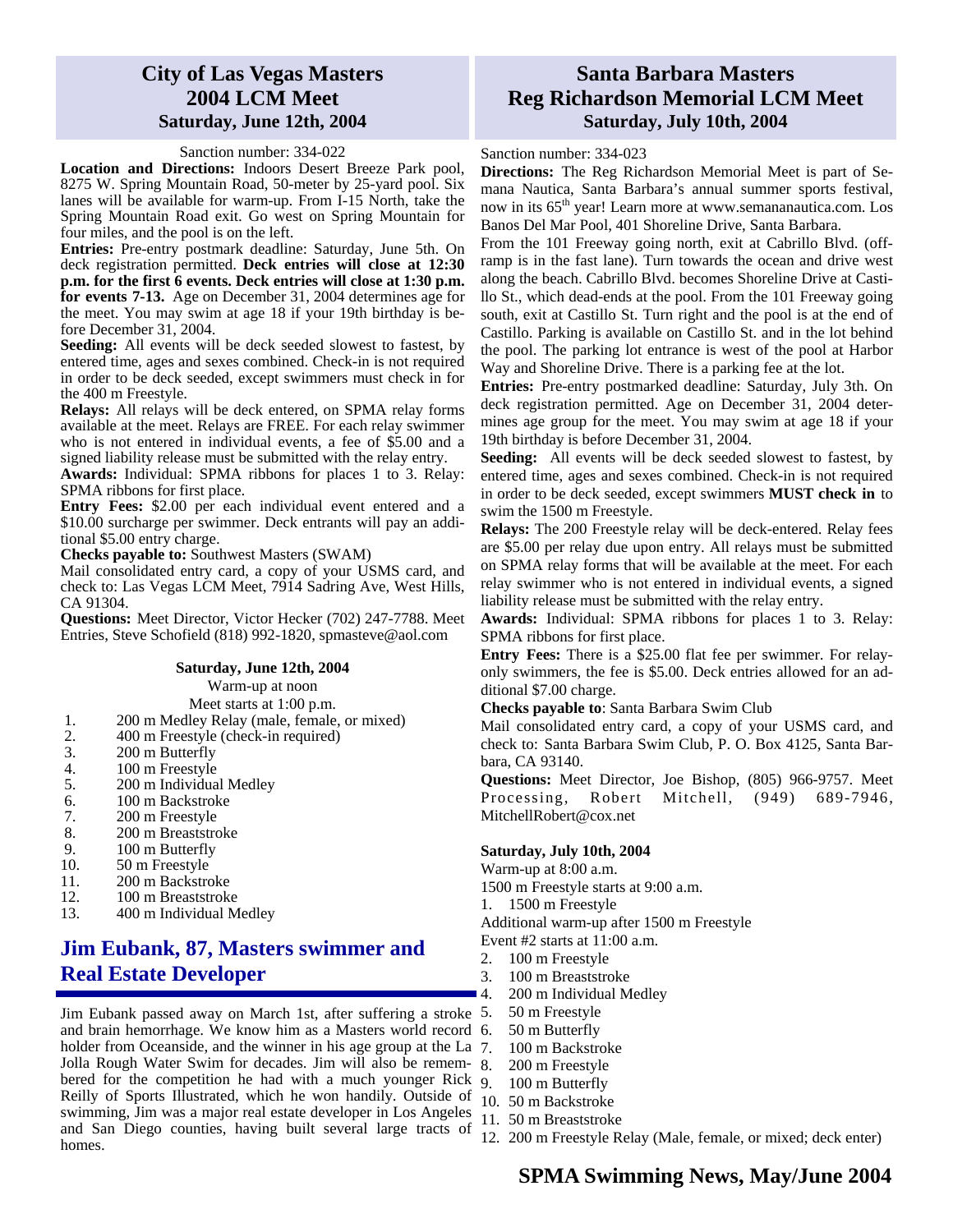# **Newport Beach Lifeguards Balboa-Newport Pier-to-Pier Saturday, July 10th, 2004**

Sanction number: 334-053

#### **Distance:** 2 miles

**Location:** Start from the beach next to the Balboa Pier. Swim to a buoy offshore and then up the coast to a buoy just off the Newport Pier. Round the buoy at the Newport Pier and finish on shore in front of Lifeguard Headquarters. It is always recommended that swimmers wear a bright cap and be accompanied by a paddler.

**Check-in:** Registration is at 9:00 a.m. at Lifeguard Tower "M," next to the Balboa Pier. The swim starts at 10:00 a.m.

**Entries:** Pre-registration is \$20 (includes a T-shirt) and is due by Saturday, July 3, 2004. Race day registration is \$25. Souvenir T-shirts are \$10.

To enter, send a copy of your USMS card, an SPMA consolidated card, and your T-shirt size with your check payable to: N.B.O.L.A. Mail to: Nadine Turner, One Giverny, Newport Coast, CA 92657.

**Additional Information:** Nadine Turner, nadineturner3@cox.net; 949-640-5350; www.newportlifeguard.org

# **Seal Beach Swim Club 35th Seal Beach Rough Water Swim Saturday, July 17th, 2004**

Sanction number: 334-054

**Distance:** 1-mile and 3-mile events.

**Location and directions:** Take the 405 Fwy to Seal Beach Blvd. South, turn right on Pacific Coast Hwy, and then left on Main St. Make a right turn on Ocean Ave. Parking is available in the lot on the left side for a fee. Note that parking on Ocean Ave. and side streets is limited to one hour.

**Check-in:** Check-in times vary with event. Check-in starts at 6:45 a.m. for the 3-mile swim, you must check in by 7:15 a.m., and the start is at 8:00 am. The 1-mile check in is by 8:00 a.m. with a 9:30 a.m. start time.

**Entries:** Pre-registration is \$25 and must be postmarked by Saturday, July 5, 2004. Race day registration is \$30.

To enter, send a copy of your USMS card, and a completed SPMA consolidated card with your check payable to: Seal Beach Swim Club. Mail to: S.B.R.W.S., P. O. Box 605, Seal Beach, CA 90740.

**Additional Information:** Maria Fattal, 562-430-1092; www.sealbeachswimclub.org

**For a complete list of open water events in the Southern California area, including those not sanctioned by SPMA, visit:** 

# *www.spma.net*

*Click on Ocean Events* 

# **Santa Barbara Semana Nautica 6-mile Sunday, July 11th, 2004**

Sanction number: 334-052 **Distance:** 6 miles

**Location:** Goleta Beach to Arroyo Burro Beach, Santa Barbara. Start on the west side of Goleta pier. There is no charge for parking at either beach, carpooling from finishing beach will be arranged the morning of the swim.

Water temperature varies from 58-65°F in June and July. This swim is for experienced swimmers ONLY! Participants must bring board/kayak and paddler to accompany them in the ocean swim. No wetsuits.

**Check-in:** Registration is at 7:30 a.m. The swim starts at 9:00 a.m.

**Entries:** Pre-registration is \$30 and entries must be received July 6th. No beach entries. T-shirts are \$15.

To enter, send a copy of your USMS card, an SPMA consolidated card, and your T-shirt size with your check payable to: Jane Cairns, 5094 Cathedral Oaks Rd, Santa Barbara, CA 93111. Include a list of recent ocean swims completed.

**Additional Information:** Jane Cairns, (805) 886-8123, janeswims@juno.com

# **Long Beach Swim Club 2004 Omar Nielson Naples Island Swims Sunday, July 25th, 2004**

Sanction number: 334-055

**Distance:** 1000 meter, 1-mile, and 3-mile.

**Location:** Alamitos Bay, Long Beach (Bay Shore and 54th Place, between Ocean Blvd. and 2nd St.). Water temperature for this race is usually 63-66°F. The courses are located entirely within Alamitos Bay (no surf). Parking is available along Ocean Blvd. and in city lots (\$0.25 per 15 minutes). No parking along Bay Shore or 54th Place (tow-away zone).

**Check-in:** Check-in begins at 7:30 a.m. and closes at 8:50 a.m. The 1-mile starts at 9:00 a.m., the 3-mile starts at 9:10 a.m., and the 1000 meter swim starts at 9:30 a.m. Anyone still in the water at 11:30 a.m. will be picked up and returned to the finish line.

**Entries:** Pre-registration is \$25 and must be postmarked by Friday, July 16, 2004. Fee includes long-sleeved T-shirt designed for this event. Race day registration (or if postmarked after July 16) is \$30 (T-shirts not guaranteed for late entries). Additional T-shirts may be pre-ordered for \$13. To enter, send a copy of your USMS card, a completed SPMA consolidated card (indicate 1000 m, 1-mile, or 3-mile), and your T-shirt size with your check payable to: Long Beach Swim Club. Mail to: Long Beach Swim Club, P. O. Box 3368, Long Beach, CA 90803.

**Awards:** Custom Naples Island awards for 1st to 3rd in each age group and each race.

**Additional Information:** Lucy Johnson, lucyj@uci.edu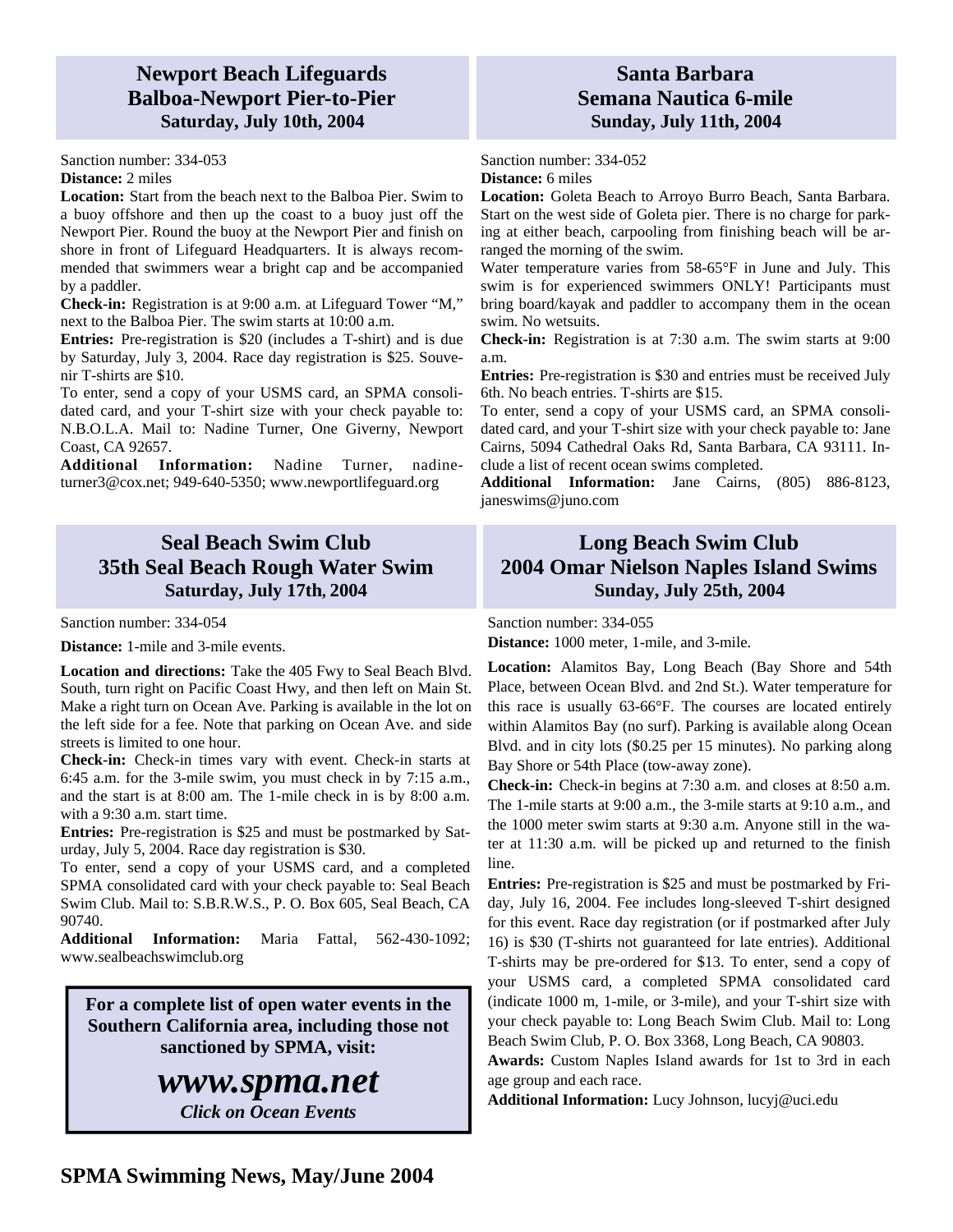# **Warm Weather for 30th Caltech Pentathlon by Suzanne Dodd**

This year marked the  $30<sup>th</sup>$  annual Caltech Pentathlon, the longest running meet in SPMA. The meet was held on Sunday, March 7th on the campus of the California Institute of Technology in Pasadena. With temperatures reaching the high 80s, the weather was excellent for this mid-season event. 157 swimmers came to enjoy the camaraderie and competition. Each entrant swam five races: 50 fly, 50 back, 50 breast, 50 free, and 100 IM. The total times were added together to determine the age group winners.

This year's overall fastest women was Sian Romali of Caltech. She edged out Janet Coover of San Diego Swim Masters by 0.25 seconds with a total time of 3:12.31. Sian won the 30-34 age group and had the fastest time of any women in the  $\bar{50}$  fly (28.91) and 50 back (31.30). Janet had the fastest time in the 50 breast (33.87) and 100 IM (1:07.76) on her way to a first place finish in the 40-44 age group. Tami Engel of Mission Viejo Masters had the third fastest overall time and placed second behind Janet in the 40-44 age group. Traci Granger of LAPS had the fastest 50 free time (26.60) and finished first in the 45-49 age group. There was a close race in the ladies 80-84 age group, with Grace Altus of Santa Barbara Masters besting Maurine Kornfeld of Coast Masters, 7:00.98 to 7:07.03.

Marcel Rinzler of Play Hard Swim Hard topped the male swimmers with the fastest overall time (2:40.38) and won the men's 30-34 age group. Marcel posted the fastest times in the 50 fly  $(24.45)$  and 100 IM (55.86). Tory Dober of UCI was the second fastest overall swimmer. He had the fastest 50 breast time (28.89) and finished first in the 25-29 age group. Ryan Rahaeuser of Rose Bowl had the third fastest overall time and won the 19-24 age group. Derek Robinson of Play Hard Swim Hard had the fastest 50 back time (25.49) while Stanley Fujimoto swimming unattached had the fastest 50 free time (22.48). There were five competitors in the men's 70-74 age group, with Bob Best of San Diego Swim Masters taking top honors in this senior age group.

As the fastest male and female swimmers of the meet, Sian and Marcel each received a Borders gift certificate in addition to their first place medals. The Caltech Masters swim team hopes to see everyone next year for the 31<sup>st</sup> annual Caltech Pentathlon.

## What? No Diving? No Hand Paddles?

As our membership increases, and we have new swimmers at meets, we need to remind everyone that USMS has several rules that are designed to keep us all safe during warm-ups. One rule is NO HAND PADDLES! Our warmup lanes can get very crowded, and the use of hand paddles under crowded conditions can cause bruises and broken fingers on fellow competitors. So please restrict them to your workouts.

We also ask that you enter the warm-up pool feet first with one hand on the deck. This is commonly known as the "slide-in" entry. Please don't dive or jump into the warm-up area! We do set aside special lanes for practicing diving during warm-up. These are one direction only lanes, so do your dive, swim down to the other end of the pool and either get out or move to another lane.

No smoking is allowing at our meets, but that doesn't seem to be a problem here in California!

Age Group Winners:

| 19-24: | Tiffani Sergeant, CTM         |
|--------|-------------------------------|
| 25-29: | Jennifer Greenfield-Fant, MVN |
| 30-34: | Sian Romali, CTM              |
| 35-39: | Karen Woods, UNAT             |
| 40-44: | Janet Coover, SDSM            |
| 45-49: | Traci Granger, LAPS           |
| 50-54: | Christie Ciraulo, UCLA        |
| 55-59: |                               |
| 60-64: | Lynne Lund, SDSM              |
| 65-69: | Sylvia Glenn, SBM             |
| 70-74: | Dionne Caldwell, NOVA         |
| 75-79: | Therese McAndrew, SCAL        |
| 80-84: | Grace Altus, SBM              |
|        |                               |

Ryan Rahaeuser, ROSE Troy Dober, UCI Marcel Rinzler, PHSH Forrest Nelson, ROSE Tryggvi Helgason, SCMC Louis Caron, ROSE Peter O'Keeffe, SCAQ Peter Wisner, ROSE Larry Raffaelli, VCM Peter Roney, CTM Bob Best, SDSM Frank Piemme, SBM Jurgen Schmidt, SBM



# **SPMA E-mail List Suffers from Spam Blocking! By Julie Heather**

Spam blockers can be very useful, but watch out for unintended consequences! We all agree that unsolicited e-mail (or "spam") has gotten out of hand. Hundreds of my e-mails go into the spam folder every day. One method to solve this problem many of you use is a subscription service like Earthlink spamBlocker or Spam Arrest. These "challenge-response" services typically filter your incoming mail through a "white list" of approved correspondents. If the author isn't on your white list, then the message bounces back to him with a request that he identify himself and apply for permission to write to you. Until then, you never see their messages. I see the other end of this. Each outgoing issue of SPMA-NEWS results in bounces from spam blockers. And although each bounced message politely asks that "just this once" I click on a link, type a word or two, and then click a few more times ... you should know that it is not likely to happen. I would need a clone! Another problem is that Hotmail and MSN seem to have blocked SPMA-NEWS from reaching many members, citing too many emails on the list. If you use either of these services, please add "registrar@spma.net" to your preferred list, provide a different e-mail address, or complain to the provider! If you're not getting e-mails, check your "junk" or "spam" folder and see if they are in there. The text-only SPMA-NEWS e-mails go out 2-3 times per month with information on events, entry deadlines and other items of general interest. If you are not receiving them, and would like to, send an e-mail to me at registrar@spma.net and ask to be added to the mailing list.